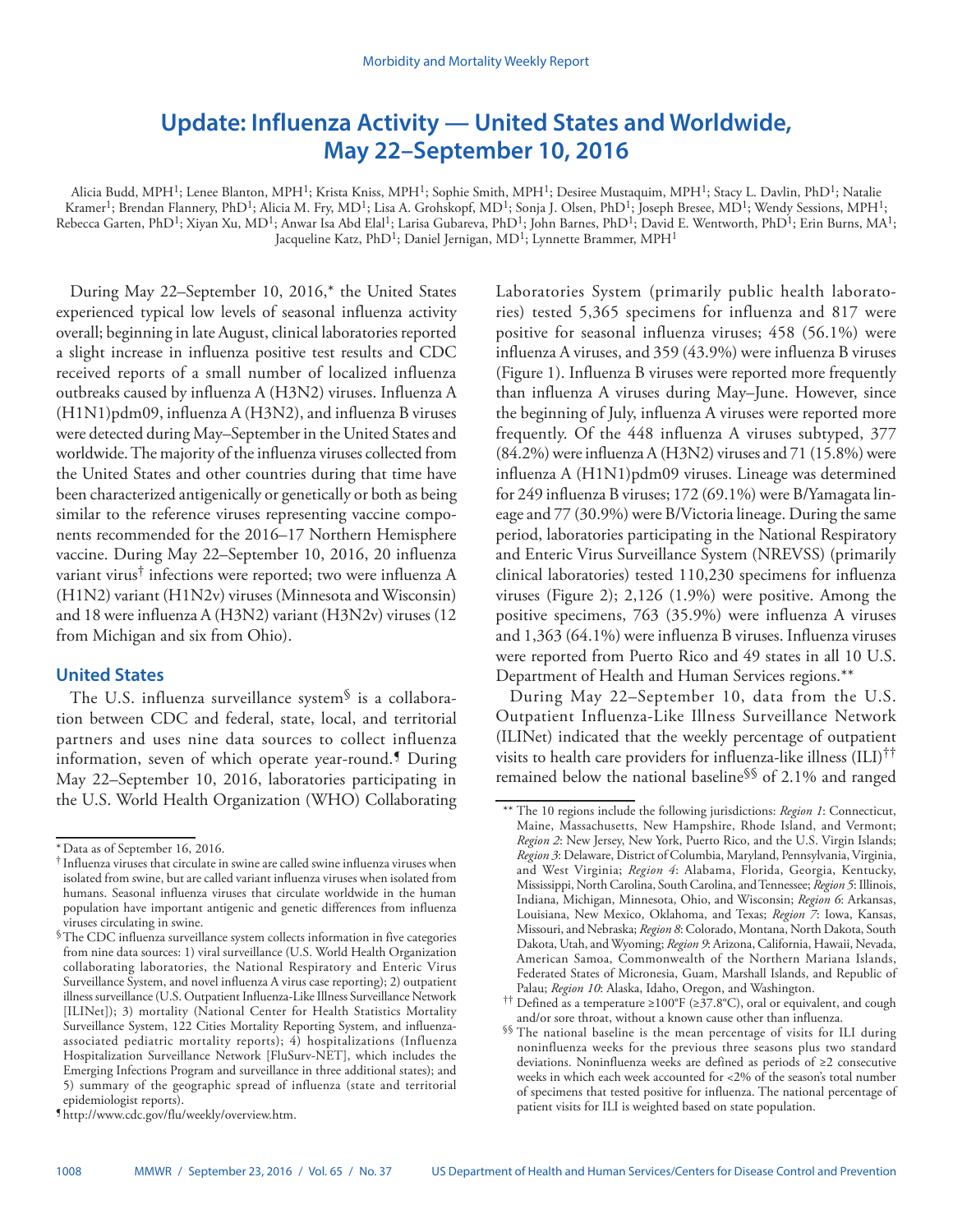



from 0.7% to 1.2%. Based on data from CDC's National Center for Health Statistics Mortality Surveillance System and, as reported by the 122 Cities Mortality Reporting System,<sup>95</sup> the proportion of deaths attributed to pneumonia and influenza (P&I) remained below the epidemic threshold\*\*\* in both systems and ranged from 5.0% to 6.3% and 4.9% to 6.4% in each system, respectively. Five influenza-associated pediatric deaths occurring during May 22–September 10 were reported; three were associated with influenza B viruses and two were associated with influenza A viruses for which no subtyping was performed.

## **Novel Influenza A Virus Infection**

During May 22–September 10, 20 cases of human infection with novel influenza A viruses were reported; two H1N2v virus infections and 18 H3N2v virus infections (reported in FluView weeks 25 and 31–34). The H1N2v viruses were reported by Minnesota (one infection that occurred in April) and Wisconsin (one infection that occurred in June). Both patients reported contact with swine in the week preceding illness onset and no ongoing community transmission of either virus was detected. One of the two patients (the Wisconsin case)

 $* N = 76.293$ . † As of September 16, 2016.

<sup>¶¶</sup> Pneumonia and influenza (P&I)-associated deaths are tracked through two systems, the National Center for Health Statistics (NCHS) Mortality Surveillance System, which reports the week the death occurred, and the 122 Cities Mortality Reporting System, which reports the week that the death certificate was registered. Because of these differences in reporting, the two data sources produce different percentages. Beginning with the 2015–16 influenza season, the NCHS Mortality Surveillance System has been the principal component of the U.S. Mortality Surveillance System.

<sup>\*\*\*</sup> The seasonal baseline proportion of P&I deaths is projected using a robust regression procedure, in which a periodic regression model is applied to the observed percentage of deaths caused by P&I that were reported by the NCHS Mortality Surveillance System and the 122 Cities Mortality Reporting System during the preceding 5 years. The epidemic threshold is set at 1.645 standard deviations above the seasonal baseline. Users of the data should not expect the NCHS mortality surveillance data and the 122 Cities Mortality Reporting System to produce the same percentages, and the percent P&I deaths from each system should be compared with the corresponding system specific baselines and thresholds.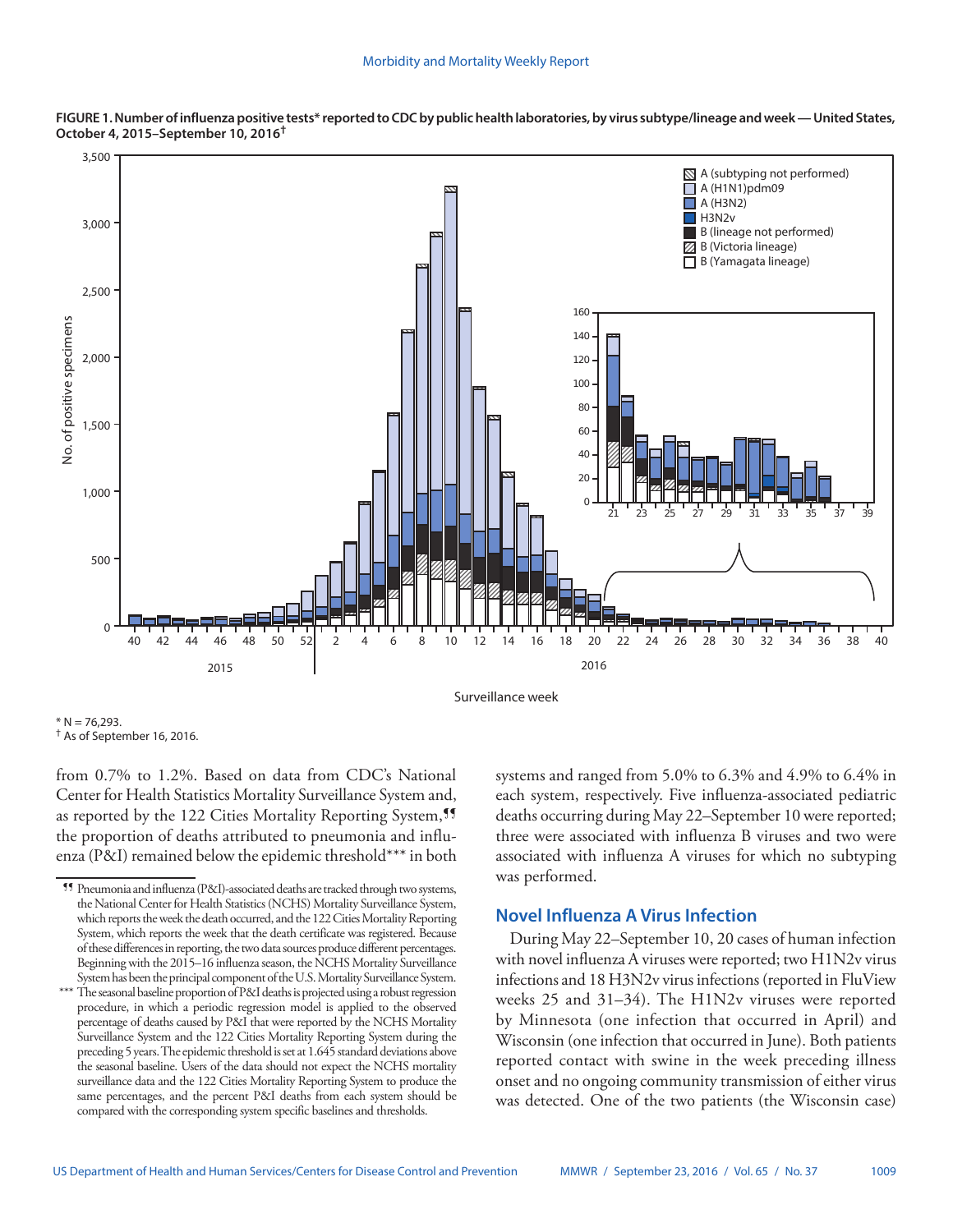

**FIGURE 2. Number\* and percentage of respiratory specimens testing positive for influenza reported by clinical laboratories, by type and week — United States, October 4, 2015–September 10, 2016†**

 $* N = 778,593.$ † As of September 16, 2016.

was hospitalized because of the illness and both patients have recovered. The 18 H3N2v virus infections were reported by Michigan (12) and Ohio (six) and are the first reported human infections with H3N2v in the United States during 2016. All 18 H3N2v virus infections were reported in August among persons who had exposure to swine at one or more fairs in the week preceding their illness; the median age was 7 years. One of the 18 persons was hospitalized for H3N2v virus infection. Swine influenza A (H3N2) virus was identified from at least one respiratory sample collected from pigs at each of the associated fairs.

## **Worldwide**

CDC serves as a WHO Collaborating Center for Surveillance, Epidemiology, and Control of Influenza, one of six WHO Collaborating Centers for Influenza in the WHO Global Influenza Surveillance and Response System (GISRS) (*1*). CDC, along with other international public health partners, provides surveillance and virus characterization data to WHO (*2*). The timing of influenza activity around the world varies by region††† and areas with similar influenza transmission patterns are grouped by influenza transmission zones (*2*).

During May 22–September 4, typical seasonal patterns of influenza activity occurred in temperate climate Southern Hemisphere countries. In Australia, influenza activity began increasing in mid-July and peaked in August, with influenza A (H3N2) viruses predominating. Activity in New Zealand remained low. In Southern Africa, influenza activity continued to increase during May–August. Influenza B viruses predominated until mid-July; subsequently influenza A (H3N2) viruses were reported more frequently than influenza B viruses. In temperate countries of South America, influenza activity began

<sup>†††</sup> In temperate climates, the onset and peak of influenza activity might vary substantially from one influenza season to the next, but generally begins to increase in the late fall. In the Northern Hemisphere's temperate regions, annual epidemics of influenza typically occur during October–February, but the peak of influenza activity can occur as late as April or May. In temperate regions of the Southern Hemisphere, influenza activity typically peaks during May through August. Although temperate regions of the world experience a seasonal peak in influenza activity, influenza viruses can be isolated year-round. The timing of seasonal peaks in influenza activity in tropical and subtropical countries varies by region. Multiple peaks of activity during the same year have been seen in some areas and influenza infection can occur year-round.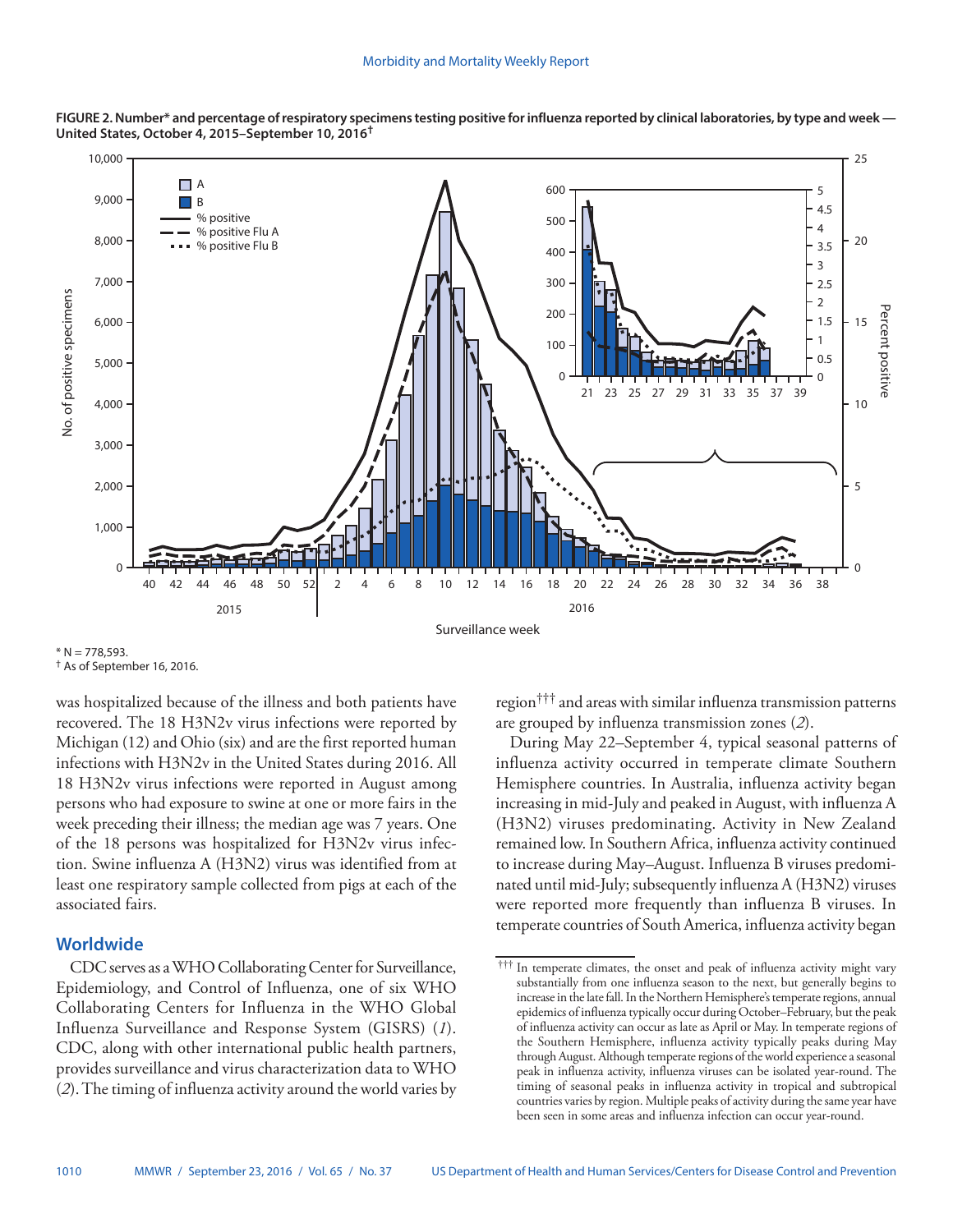to increase in May, remained elevated in Chile throughout the period, but declined in Argentina, Paraguay, and Uruguay after peaking in June. Influenza A (H1N1)pdm09 viruses were reported more frequently than influenza B viruses in Argentina, Chile, and Paraguay; Uruguay reported only influenza A (H1N1)pdm 09 viruses. In temperate climate countries of Europe, North America, and Asia, influenza activity remained low, with influenza A (H1N1)pdm09, influenza A (H3N2), and influenza B viruses being reported.

In countries with tropical influenza seasonality, influenza activity levels and the predominant virus varied by country. In the Caribbean, activity was low and influenza B viruses were predominant. Influenza activity in eastern and western Africa remained low, with influenza A (H3N2), influenza A (H1N1)pdm09 and influenza B viruses circulating. In Central and tropical South America, influenza A (H1N1)pdm09 viruses were more commonly reported. Activity remained low throughout the period in Brazil, Costa Rica, and Peru, although in El Salvador, Panama, Colombia, Bolivia, and Ecuador, activity peaked in June and declined to low levels in August. In South Asia, activity was low, with influenza A and influenza B viruses co-circulating. Influenza activity in Southeast Asia began to increase during June and peaked in August. Influenza A (H1N1)pdm09, influenza A (H3N2), and influenza B viruses co-circulated in this region.

During May 9–September 10, WHO reported that 34 laboratory-confirmed human cases of avian influenza infection have occurred since March 23, 2016. Egypt reported four influenza A (H5N1) virus infections and China reported 30 human cases of avian influenza infection, including one influenza A (H5N6) infection, 28 influenza A (H7N9) infections, and one influenza A (H9N2) infection.§§§

# **Antigenic and Genetic Characterization of Influenza Viruses**

The components for the 2016–17 Northern Hemisphere influenza vaccines were selected in February 2016, during the twice-yearly WHO-sponsored vaccine consultation meeting to review data generated by GISRS laboratories. The recommended Northern Hemisphere 2016–17 trivalent influenza vaccine composition includes an A/California/7/2009 (H1N1) pdm09-like virus, an A/Hong Kong/4801/2014 (H3N2)-like virus, and a B/Brisbane/60/2008-like (B/Victoria lineage) virus (*3*). An additional influenza B virus (B/Phuket/3073/2013 like [B/Yamagata lineage]) was recommended for quadrivalent

vaccines (*3*). These are the same vaccine viruses that were recommended for inclusion in the 2016 Southern Hemisphere influenza vaccines. Influenza viruses used to produce most influenza vaccines in the United States are grown in eggs according to current regulatory requirements. However, egg propagation of influenza viruses, particularly influenza A (H3N2) viruses, can lead to genetic changes that might have antigenic implications. The vaccine viruses selected for the Northern Hemisphere 2016–17 vaccine were representative of most, but not all, circulating influenza viruses at that time, and had the fewest and least substantial egg-adapted changes.

Data obtained from antigenic characterization are important in the assessment of the similarity between reference vaccine viruses and circulating viruses. Although vaccine-effectiveness field studies must be conducted to determine how well a vaccine is working, laboratory data are used to evaluate whether changes in circulating wild-type viruses that could affect vaccine effectiveness might have occurred. Beginning with the 2014–15 season, a proportion of influenza A (H3N2) viruses have not yielded sufficient hemagglutination titers for antigenic characterization by the hemagglutination inhibition test. Therefore, CDC selects a subset of influenza A (H3N2) viruses to test using a neutralization focus reduction assay for supplementary antigenic characterization. For nearly all viruses characterized at CDC laboratories, next-generation whole genome sequencing is performed to determine the genetic identity of circulating viruses. For the subset of viruses that do not yield sufficient hemagglutination titers, antigenic properties are inferred using results obtained from viruses within the same genetic group as those that have been characterized antigenically.

CDC has antigenically or genetically characterized 504 influenza viruses collected and submitted by U.S. and international laboratories since May 1, 2016, including 134 influenza A (H1N1)pdm09 viruses, 134 influenza A (H3N2) viruses, and 236 influenza B viruses. Among the 134 influenza A (H1N1) pdm09 viruses characterized (98 international and 36 U.S.), all were antigenically similar to A/California/7/2009, the reference virus representing the influenza A (H1N1) component of the 2016–17 Northern Hemisphere influenza vaccine. All influenza A (H1N1)pdm09 viruses sequenced (91 international and 34 U.S.) belong to hemagglutinin genetic subgroup 6B, 6B.1, or 6B.2, with viruses in the 6B.1 genetic subgroup predominating.

A total of 134 influenza A (H3N2) viruses collected globally since May 1, 2016, were sequenced (59 international and 75 U.S.), and all viruses belonged to genetic subgroups 3C.2a or 3C.3a. A subset of 103 influenza A (H3N2) viruses was antigenically characterized (38 international and 65 U.S.); 86 of 103 (83.5%) were antigenically similar to the A/Hong Kong/4801/2014-like cell-propagated reference

<sup>§§§</sup> The list of WHO monthly risk assessment summaries for human infections with avian influenza viruses is available at [http://www.who.int/influenza/](http://www.who.int/influenza/human_animal_interface/HAI_Risk_Assessment/en/) [human\\_animal\\_interface/HAI\\_Risk\\_Assessment/en/](http://www.who.int/influenza/human_animal_interface/HAI_Risk_Assessment/en/) and WHO disease outbreak news reports are available at [http://www.who.int/csr/don/en/.](http://www.who.int/csr/don/en/)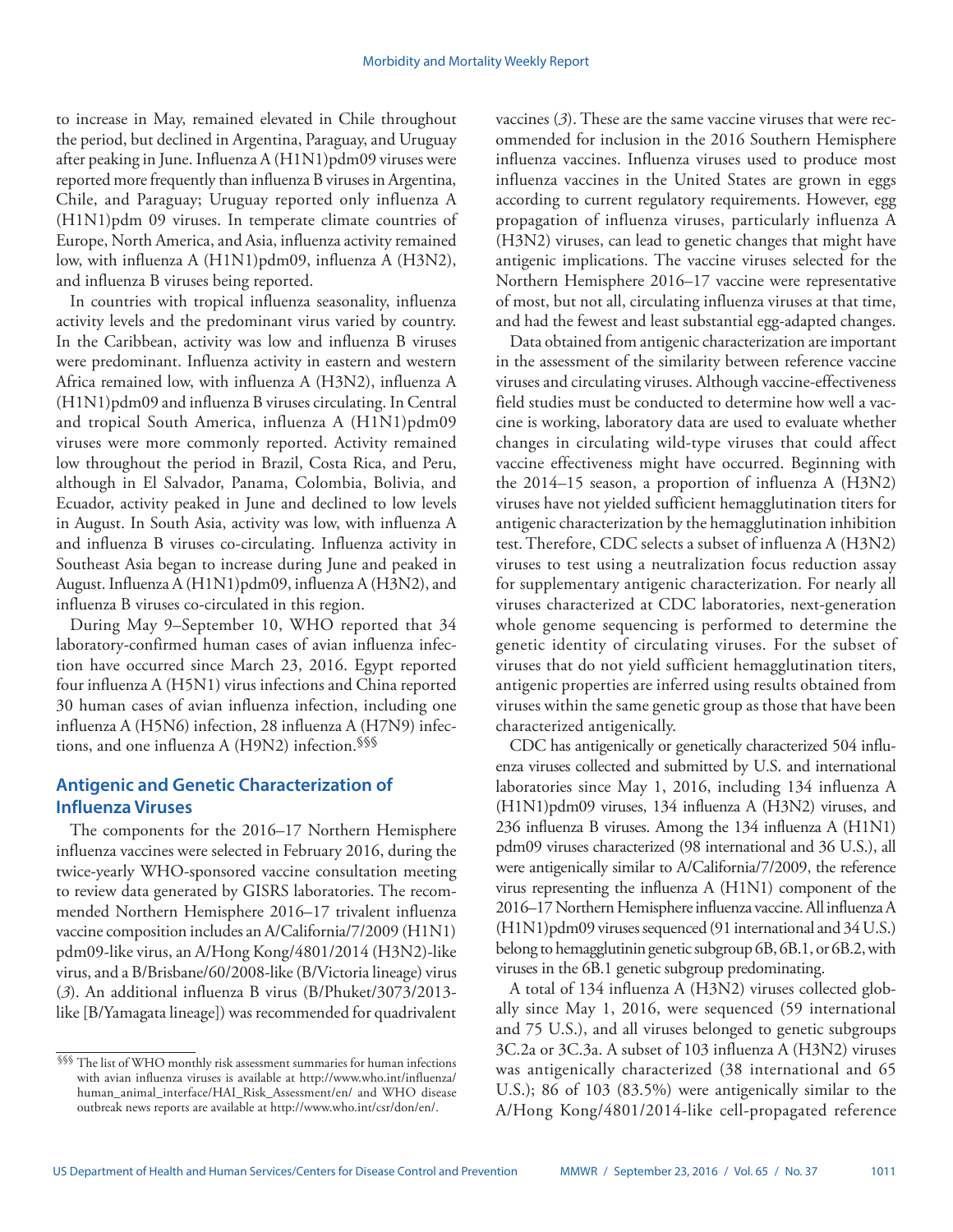virus belonging to genetic subgroup 3C.2a, representing the A (H3N2) component of the 2016–17 Northern Hemisphere vaccines. A smaller proportion of viruses were antigenically similar to the egg-propagated A/Hong Kong/4801/2014 reference virus representing the A (H3N2) vaccine component.

A total of 135 influenza B/Victoria-lineage viruses were characterized (59 international and 76 U.S.), and 133 (98.5%) were found to be similar to B/Brisbane/60/2008, the reference vaccine virus representing the influenza B/Victoria-lineage component of the 2016–17 Northern Hemisphere trivalent and quadrivalent vaccines. Two (1.5%) of the B/Victoria-lineage viruses tested had reduced titers to B/Brisbane/60/2008. All B/Victoria-lineage viruses sequenced (57 international and 73 U.S.) belong to genetic group V1A, the same genetic group as the vaccine reference virus.

A total of 101 influenza B/Yamagata-lineage viruses were characterized (24 international and 77 U.S.), and all were similar to B/Phuket/3073/2013, the reference vaccine virus representing the influenza B/Yamagata-lineage component of the 2016–17 Northern Hemisphere quadrivalent vaccines. All influenza B/Yamagata-lineage viruses sequenced (23 international and 74 U.S.) belong to genetic group Y2 or Y3, with viruses in the Y3 genetic group (the same genetic group as the vaccine reference virus) predominating.

Additional viruses have been characterized by the other Collaborating Centers. That information is presented elsewhere (*2*).

# **Antiviral Resistance Profiles of Influenza Virus Isolates**

The WHO Collaborating Center for Surveillance, Epidemiology, and Control of Influenza at CDC tested 461 influenza virus specimens collected during May 1–September 10 from the United States and worldwide for resistance to the influenza neuraminidase inhibitor antiviral medications currently approved for use against seasonal influenza: oseltamivir, peramivir, and zanamivir. Among 141 influenza A (H1N1)pdm09 viruses (98 international and 43 U.S.) tested for oseltamivir and peramivir susceptibility, two (1.4%) were resistant to both drugs. A total of 137 of the influenza A (H1N1)pdm09 viruses also were tested for zanamivir susceptibility and all were susceptible. All 117 influenza A (H3N2) viruses (24 international and 93 U.S.) and all 203 influenza B viruses (51 international and 152 U.S.) tested for oseltamivir, peramivir, and zanamivir susceptibility were sensitive to all three recommended antiviral medications. High levels of resistance to the adamantanes (amantadine and rimantadine) persist among influenza A (H1N1)pdm09 and influenza A (H3N2) viruses. Adamantane drugs continue to not be recommended for use against influenza at this time.

#### **Discussion**

During May 22–September 10, 2016, influenza A (H3N2), influenza A (H1N1)pdm09 and influenza B viruses co-circulated worldwide. In the United States, low levels of influenza activity were reported overall, with influenza B viruses more frequently reported through June and influenza A viruses reported more frequently since the beginning of July. A small number of localized outbreaks caused by influenza A (H3N2) viruses were reported in late August and early September. Although overall influenza activity remains low and below epidemic thresholds, because of recent reports of influenza activity, the possibility of influenza virus infection in persons with influenza-like illness should be considered. The majority of the influenza viruses collected from the United States and other countries during May–September were characterized antigenically or genetically or both as being similar to the reference viruses representing vaccine components recommended for the 2016–17 Northern Hemisphere influenza vaccines. Antigenic and genetic characterization of circulating influenza viruses can give an indication of the influenza vaccine's ability to produce an immune response against circulating influenza viruses, but vaccine effectiveness studies are needed to determine how much protection has been provided to the community by vaccination. It is not possible to predict which influenza virus will predominate, how severe influenza-related disease activity will be, or how effective influenza vaccine will be during the 2016–17 season. However, since February 2016, CDC's laboratory-based studies of approximately 5,000 influenza viruses found that most circulating viruses do not have significant antigenic changes. These findings are in contrast to the 2014–15 season, when influenza A (H3N2) viruses collected in late summer showed significant changes (drift) compared with the recommended vaccine virus. In addition, although many factors can affect the effectiveness of the influenza vaccine, making it impossible to predict how effective this season's influenza vaccine will be, the low level of vaccine effectiveness caused by antigenic drift during the 2014–15 influenza season is not anticipated. CDC will continue to monitor influenza viruses throughout the season and will provide updates as the season progresses.

Annual influenza vaccination is the best method for preventing influenza and its potentially severe complications (*3*). Although vaccine effectiveness can vary, vaccination has been found to reduce influenza illnesses, doctor visits, and influenzarelated hospitalizations (*4*). Substantial public health impact can still be attained during seasons when vaccine effectiveness is reduced (*4*–*6*). In the United States, annual influenza vaccination is recommended for all persons aged ≥6 months. Annual influenza vaccination is recommended regardless of whether the vaccine composition has changed because immunity from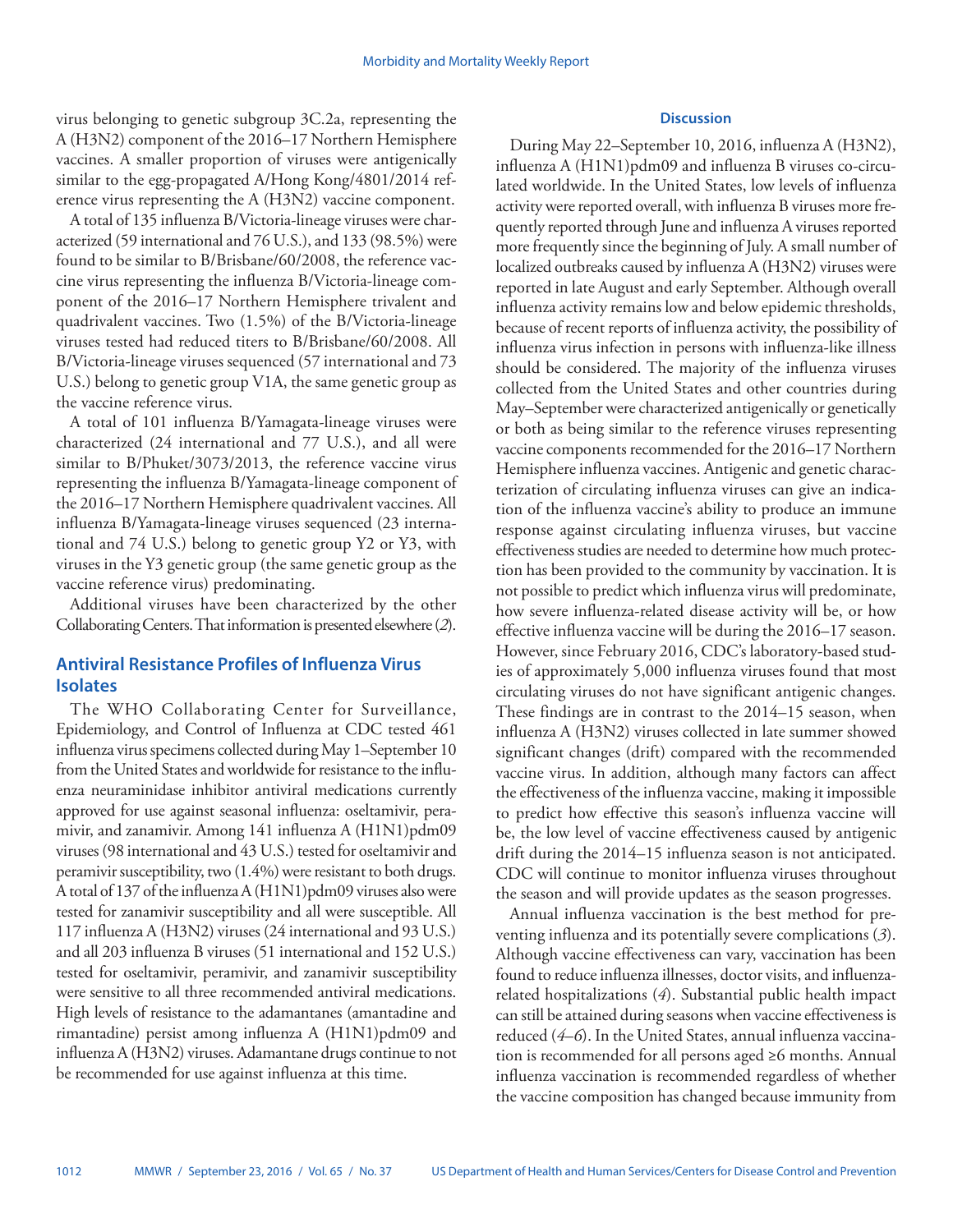vaccination might wane after one season. For the 2016–17 influenza season, interim supply projections by manufacturers for the U.S. market range from 157 million to 168 million doses of vaccine.

Multiple influenza vaccines are approved and recommended for use and are being distributed during the 2016–17 season, including unadjuvanted, egg-based trivalent and quadrivalent inactivated influenza vaccines (IIV3 and IIV4), adjuvanted trivalent egg-based inactivated influenza vaccines (aIIV3), high-dose trivalent egg-based inactivated influenza vaccines (hd IIV3), quadrivalent cell culture–based inactivated influenza vaccines (ccIIV4), and recombinant trivalent influenza vaccines (RIV3). One IIV4 formulation also is approved for intradermal administration. For the 2016–17 season, the Advisory Committee on Immunization Practices and CDC recommend that quadrivalent live attenuated intranasal influenza vaccine (LAIV4) not be used because of concerns about effectiveness (*3*). For the 2016–17 season, children aged 6 months–8 years who have previously received ≥2 total doses of trivalent or quadrivalent influenza vaccine at any time before July 1, 2016, require only 1 dose for 2016–17 (*3*). The previous 2 doses do not need to have been given during the same or consecutive seasons (*3*). Children in this age group who are being vaccinated for the first time or who have not previously received a total of ≥2 doses before July 1, 2016, require 2 doses of influenza vaccine administered ≥4 weeks apart (*7*).

Although vaccination is the best method for preventing and reducing the impact of influenza, antiviral medications are a valuable adjunct. Treatment with influenza antiviral medications as early as possible in the course of illness is recommended for patients with confirmed or suspected influenza (either seasonal influenza or novel influenza virus infection) who have severe, complicated, or progressive illness; who require hospitalization; or who are at high risk for influenza-related complications<sup>999</sup> (*8*). Treatment is most effective when given early in the illness, especially within 48 hours of illness onset; providers should not delay treatment until test results become available and should not rely on insensitive assays such as rapid

### **Summary**

#### What is already known about this topic?

CDC collects, compiles, and analyzes data on influenza activity year-round in the United States. The influenza season generally begins in the fall and continues through the winter and spring months; however, the timing and severity of disease and the predominant viral strains can vary by geographic location and season.

#### What is added by this report?

Worldwide, influenza activity during May 22–September 10, 2016, followed typical seasonality. In the United States, low levels of seasonal influenza activity were detected overall. However, since late August, clinical laboratories have reported a slight increase in positive test results for influenza and CDC has received reports of a small number of localized influenza outbreaks caused by influenza A (H3N2) viruses.

#### What are the implications for public health practice?

In the United States, an influenza vaccination is recommended for all persons aged ≥6 months, and can reduce the likelihood of becoming ill with influenza and transmitting the virus to others. Annual influenza vaccination is recommended for optimal protection. This season, CDC recommends use of the flu shot (inactivated influenza vaccine or IIV) or the recombinant influenza vaccine (RIV). The live attenuated intranasal vaccine (LAIV4) is not recommended for use during the 2016–2017 influenza season. Although vaccination is the best method for preventing and reducing the effects of influenza, antiviral medications are a valuable adjunct. Treatment with influenza antiviral medications is recommended as early as possible in the course of illness for patients with confirmed or suspected influenza (either seasonal influenza or novel influenza virus infection) who have severe, complicated, or progressive illness; who require hospitalization; or who are at high risk for influenza-related complications. Given recent reports of influenza outbreaks, it is important to consider the possibility of influenza virus infection in persons with influenza-like illness even though influenza activity overall remains low at this time.

antigen detection influenza diagnostic tests to determine treatment decisions (*8*).

Testing for seasonal influenza viruses and monitoring for novel influenza A virus infections, including influenza variant virus infections, should continue year-round, as should specimen submission to CDC for further antigenic and genetic analysis and antiviral resistance monitoring. Health care providers should consider novel influenza viruses in ill persons with swine exposure. The illness associated with variant virus infections has been similar to symptoms of uncomplicated seasonal influenza including fever, cough, pharyngitis, rhinorrhea, myalgia, and headache. Vomiting and diarrhea also have been reported in some infections in children. Milder clinical illness is possible, including lack of fever. Public health laboratories should immediately send virus specimens that they

<sup>¶¶¶</sup>Persons at high risk include 1) children aged <5 years (especially those aged <2 years); 2) adults aged ≥65 years; 3) persons with chronic pulmonary (including asthma), cardiovascular (except hypertension alone), renal, hepatic, hematologic (including sickle cell disease), metabolic disorders (including diabetes mellitus), or neurologic and neurodevelopment conditions (including disorders of the brain, spinal cord, peripheral nerves, and muscles, such as cerebral palsy, epilepsy [seizure disorders], stroke, intellectual disability [mental retardation], moderate to severe developmental delay, muscular dystrophy, or spinal cord injury); 4) persons with immunosuppression, including that caused by medications or by human immunodeficiency virus infection; 5) women who are pregnant or postpartum (within 2 weeks after delivery); 6) persons aged ≤18 years who are receiving long-term aspirin therapy; 7) American Indians/Alaska Natives; 8) persons with extreme obesity (i.e., with a body mass index ≥40); and 9) residents of nursing homes and other chronic care facilities.